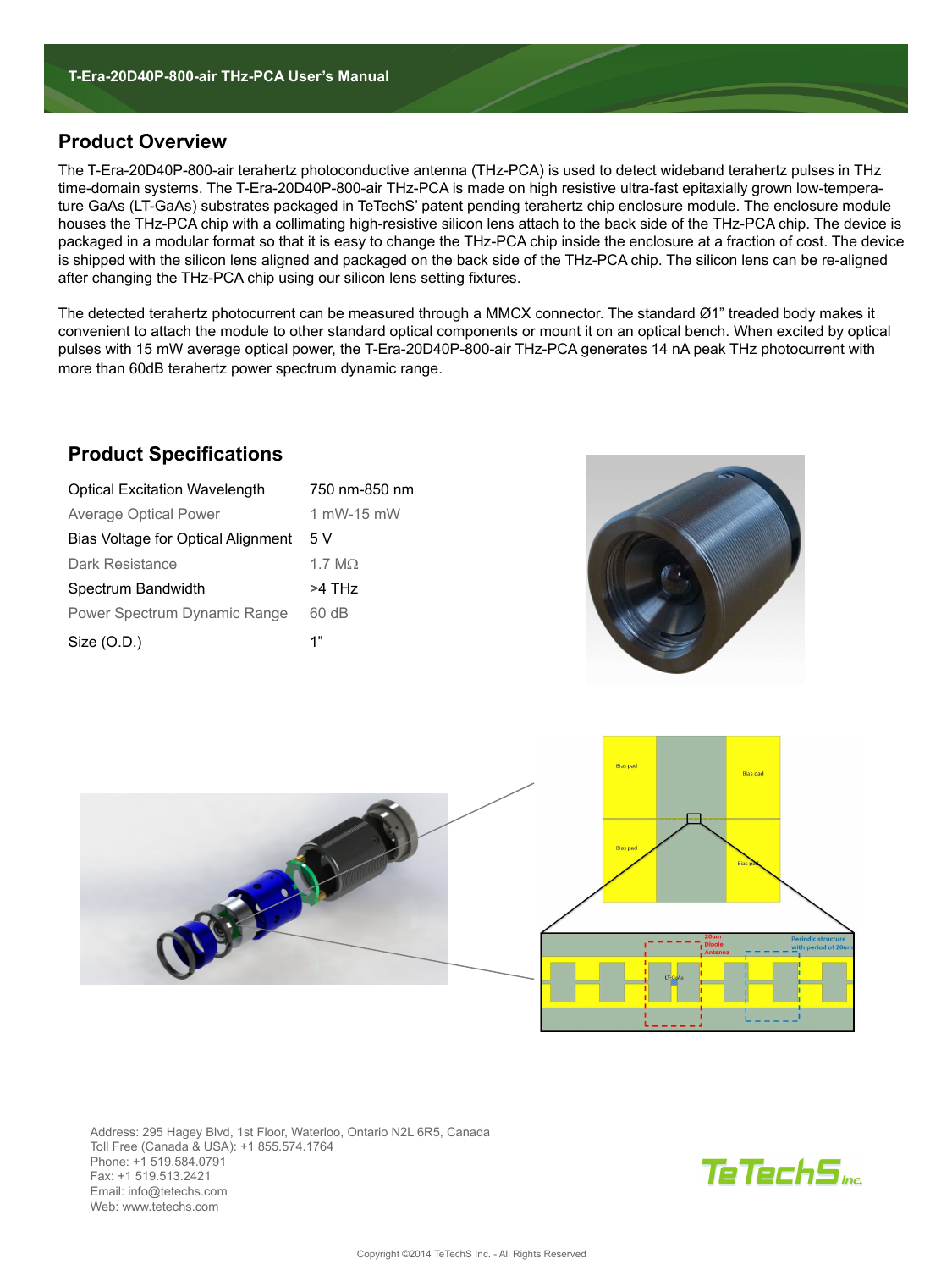# **I-V Curves**

## **I. Dark current versus bias voltage**

Figure 1 shows the dark current versus applied bias voltage across the T-Era-20D40P-800-air THz-PCA. A dark resistance around 1.7 M $\Omega$  is measured.



Figure 1. Dark current versus applied bias voltage across the T-Era-20D40P-800-air THz-PCA.

#### **Dark current versus bias voltage measurement settings**

| <b>THz-PCA Under Test</b>        | T-Era-20D40P-800-air |
|----------------------------------|----------------------|
| Average Optical Power on THz-PCA | $0 \text{ mW}$       |
| Bias Voltage on THz-PCA          | $1V-12V$             |

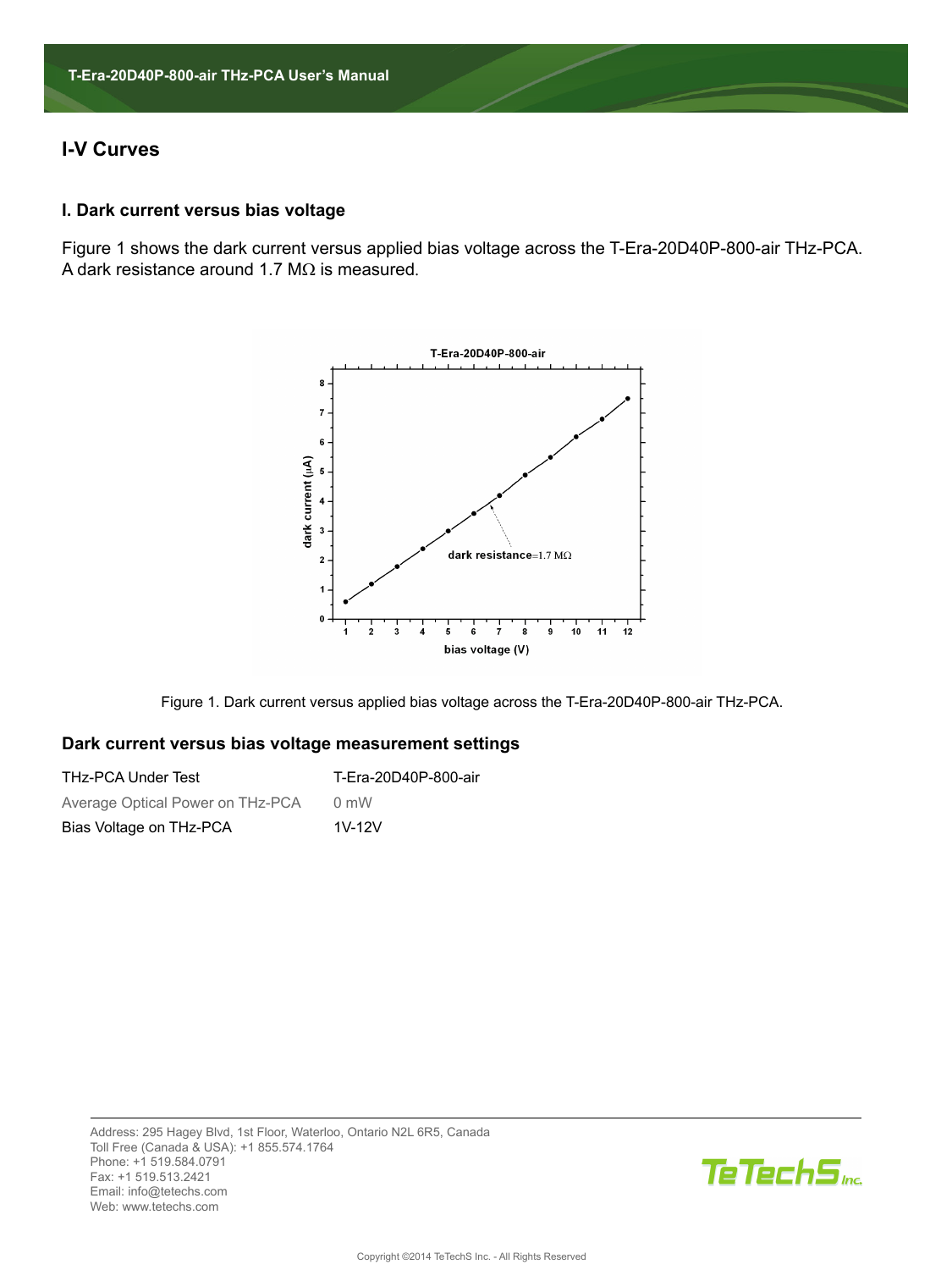### **II. Photocurrent versus bias voltage**

Figure 2 shows the photocurrent versus bias voltage across the T-Era-20D40P-800-air THz-PCA. The average optical power on the device is fixed at 13 mW. The photocurrent shows a linear increase with bias voltage.



Figure 2. Photocurrent versus applied bias voltage across the T-Era-20D40P-800-air THz-PCA.

## **Photocurrent versus bias voltage measurement settings**

| <b>THz-PCA Under Test</b>            | T-Era-20D40P-800-air |
|--------------------------------------|----------------------|
| <b>Optical Excitation Wavelength</b> | 800 nm               |
| <b>Optical Pulse Duration</b>        | $100$ fs             |
| Average Optical Power on THz-PCA     | $13$ mW              |
| Bias Voltage on THz-PCA              | $1V-15V$             |

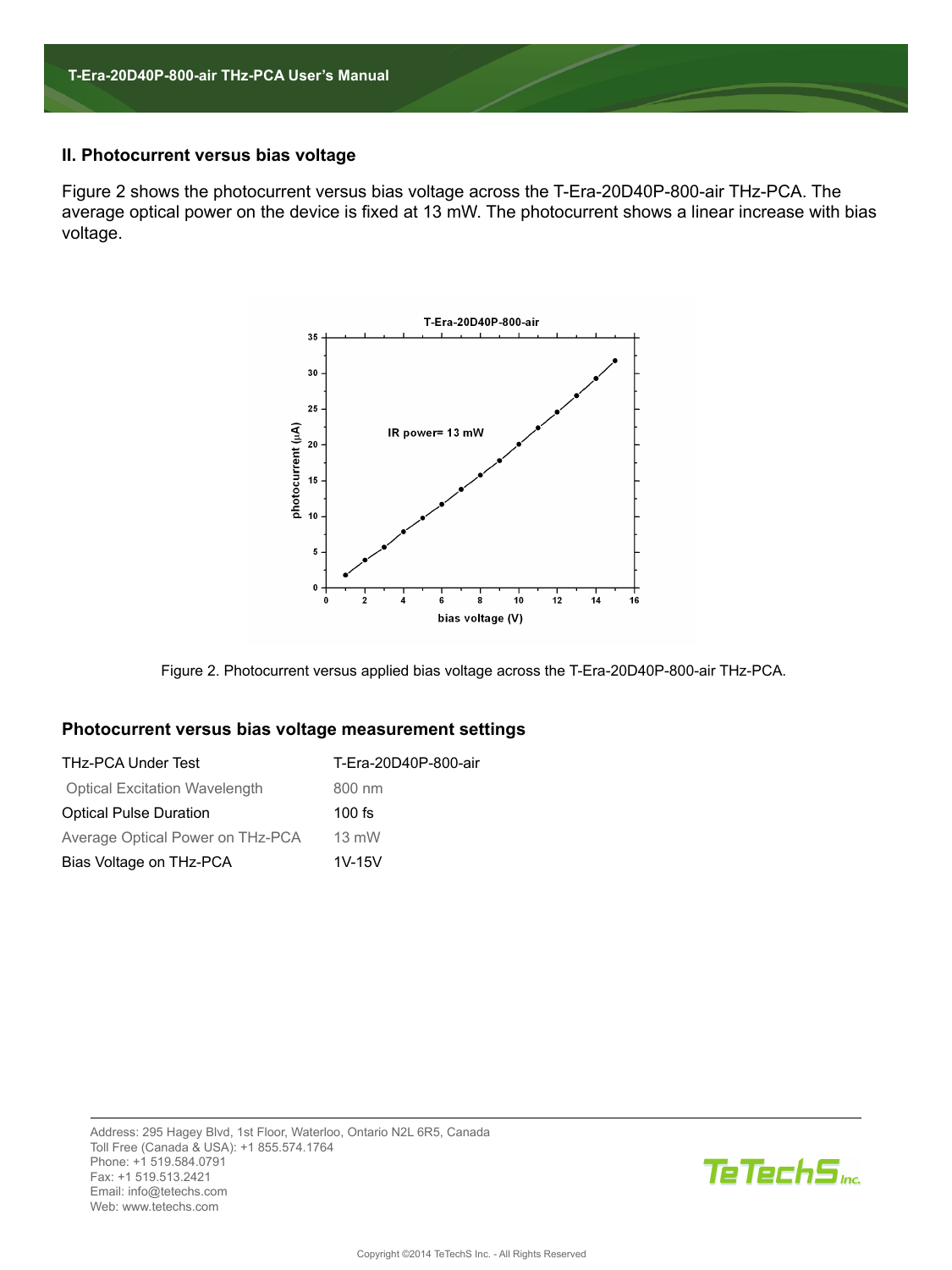#### **III. Photocurrent versus optical power**

Figure 3 shows the photocurrent versus average optical power on the T-Era-20D40P-800-air THz-PCA. The bias voltage across the device is fixed at 10 V. The photocurrent starts to saturate for average optical power beyond 16 mW.



Figure 3. Photocurrent versus average optical power over the T-Era-20D40P-800-air THz-PCA.

#### **Photocurrent versus optical power measurement settings**

| <b>THz-PCA Under Test</b>            | T-Era-20D40P-800-air |
|--------------------------------------|----------------------|
| <b>Optical Excitation Wavelength</b> | 800 nm               |
| <b>Optical Pulse Duration</b>        | $100$ fs             |
| Average Optical Power on THz-PCA     | $2mW-16mW$           |
| Bias Voltage on THz-PCA              | 10 V                 |

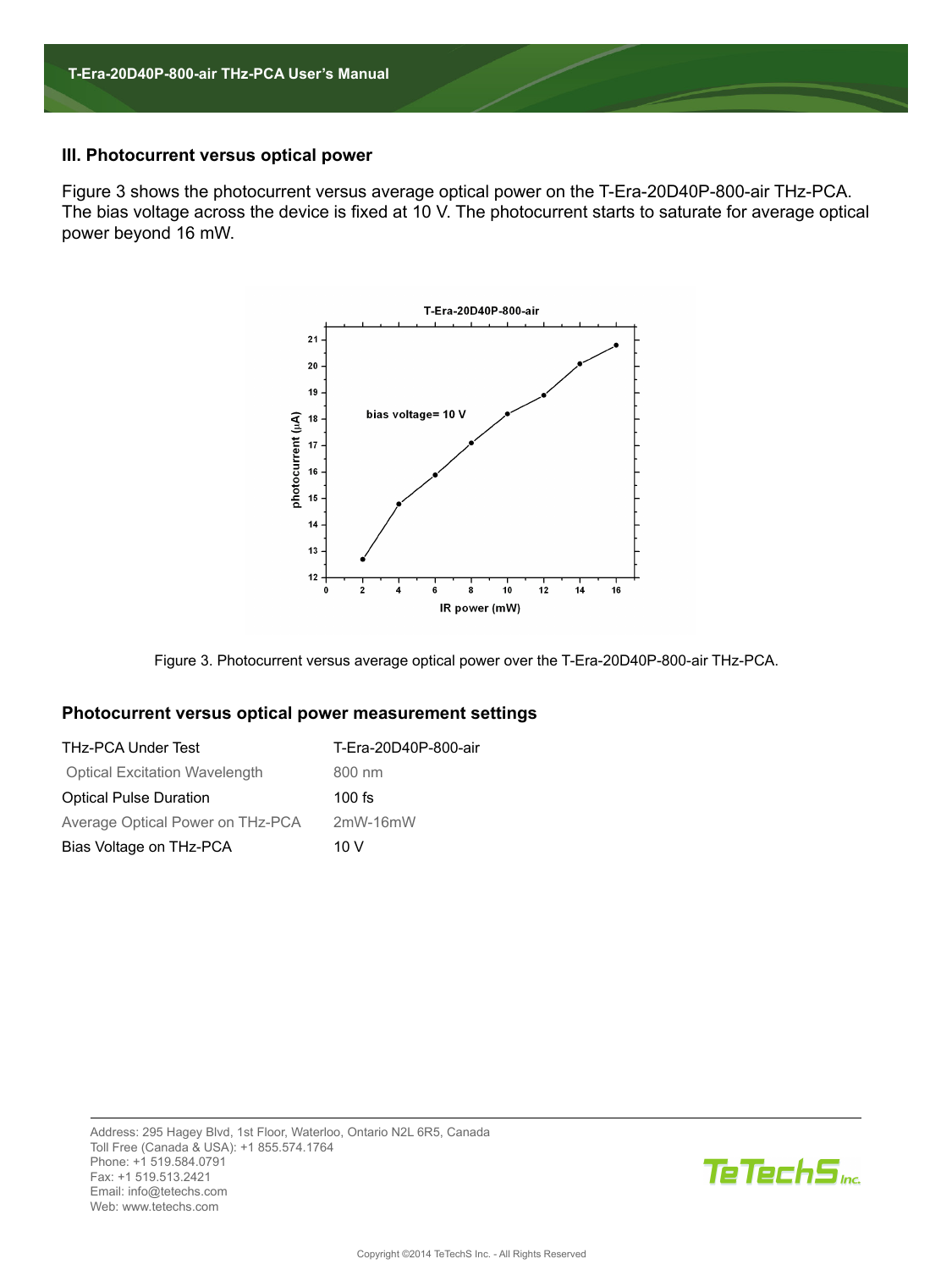# **IV. Terahertz Measurement Setup**

Figure 4 shows a terahertz response measurement setup for T-Era-20D40P-800-air THz-PCA.



Figure 4. A terahertz response measurement setup for T-Era-20D40P-800-air THz-PCA.

# **Typical THz Time-Domain Measurement Settings**

| <b>Transmitter Module</b>                | T-Era-100A-800-air   |
|------------------------------------------|----------------------|
| <b>Receiver Module</b>                   | T-Era-20D40P-800-air |
| <b>Optical Excitation Wavelength</b>     | 800 nm               |
| <b>Optical Pulse Duration</b>            | $100$ fs             |
| Average Optical Power on Transmitter     | 40 mW                |
| <b>Average Optical Power on Receiver</b> | 15 mW                |
| Bias Voltage on Transmitter              | ±10V                 |

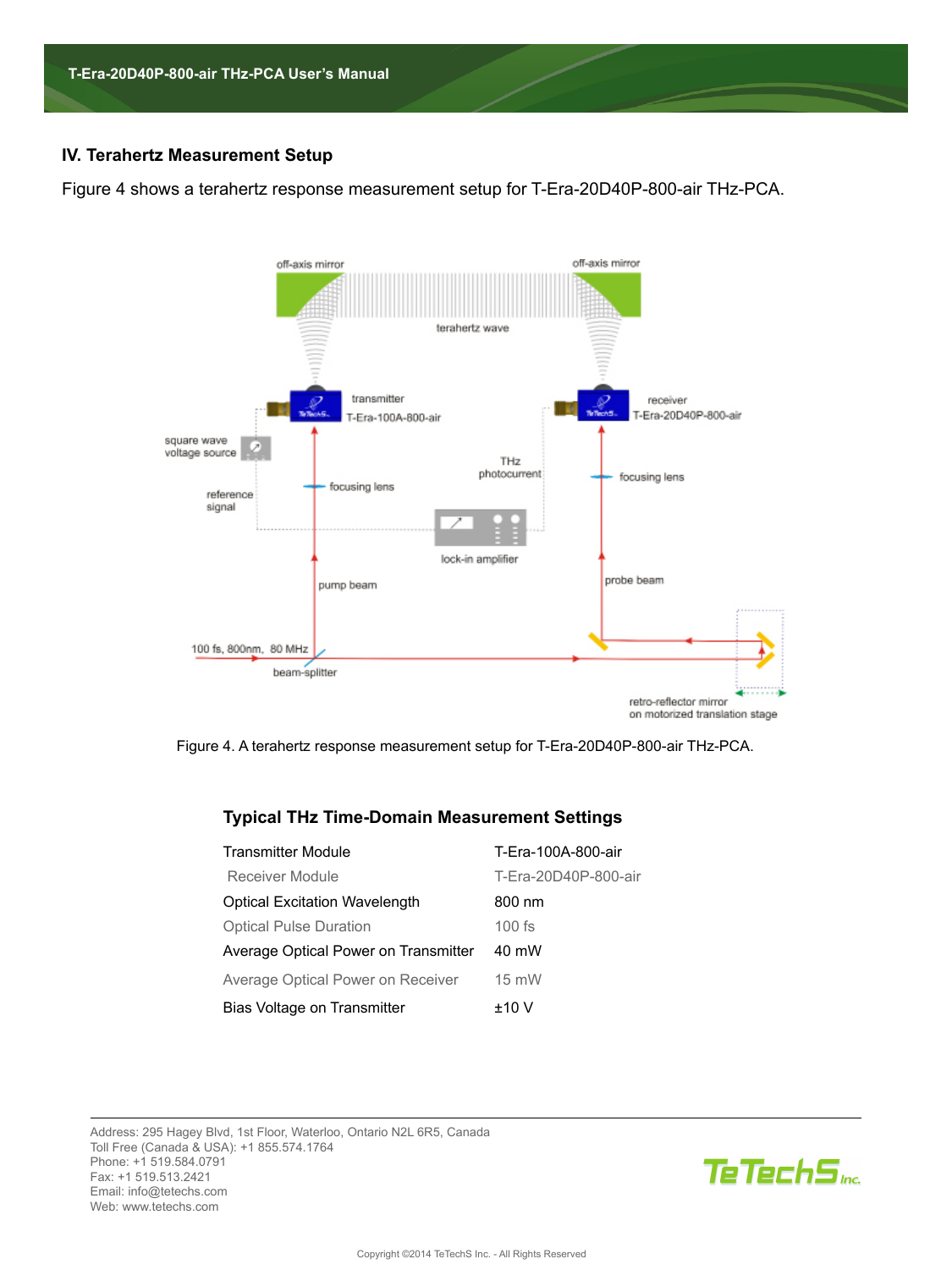#### **V. Terahertz Response**

Figure 5 shows a typical THz pulse and its corresponding normalized power spectrum generated by a T-Era-100A-800-air transmitter module and detected by a T-Era-20D40P-800-air receiver module in a terahertz time-domain system.



Figure 5. Typical THz pulse and its corresponding normalized power spectrum generated by a T-Era-100A-800-air transmitter module and detected by a T-Era-20D40P-800-air receiver module.